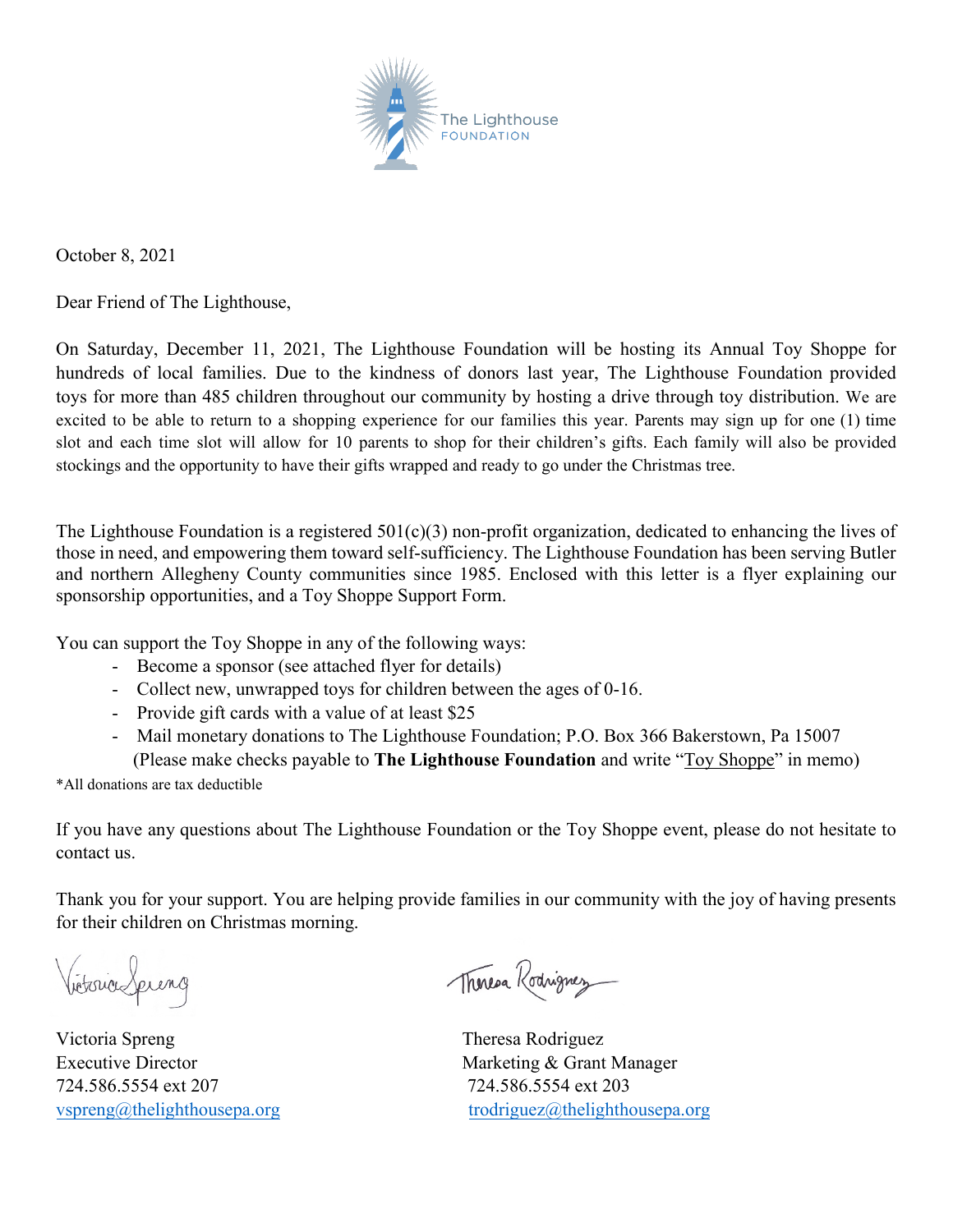YOUR GIFT WILL PUT A SMILE ON A LOCAL CHILD'S FACE THIS CHRISTMAS!



## SPONSOR\*

## **Annual Toy Shoppe The Lighthouse Foundation's**

**Gold Bell \$1,000 Silver Bell \$750 Bronze Bell \$500** 

**Provides gifts, gift cards, supplies, stockings, stocking stuffers, and wrapping paper.**

## **Santa's Helper \$300**

**Provides a dinner for the volunteers who dedicate their time to set up the event, and lunch for the volunteers who help local parents choose presents for their children and assist in getting the gifts to their vehicle.**

> **\* Sponsorship Recognition At Event & On Event Page of Website**



**EVENT IS HELD ONE DAY SATURDAY, DEC. 11 9:00 AM BAKERSTOWN UNITED METHODIST CHURCH**

Don't miss this opportunity to bless a child in need.